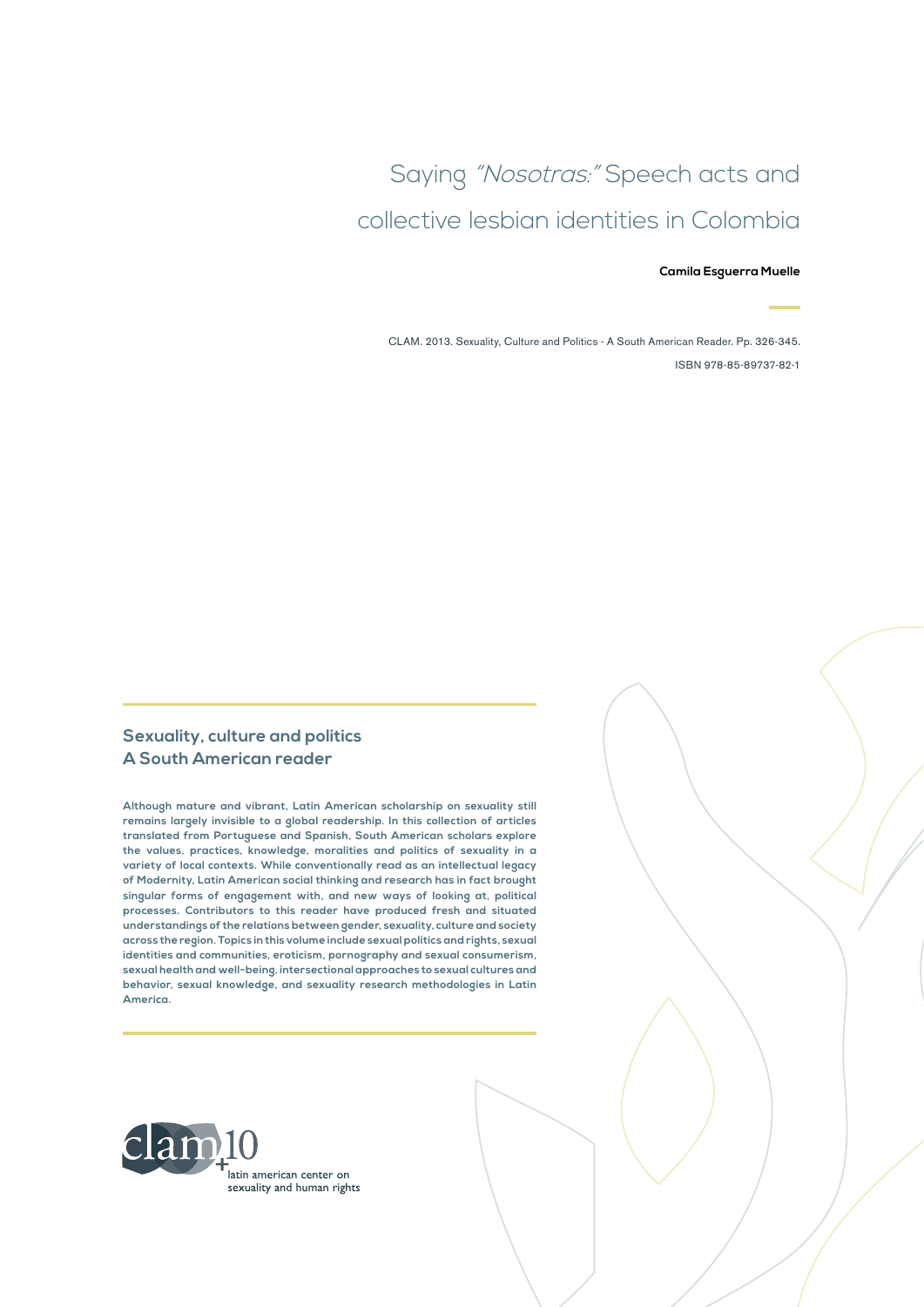# Saying "Nosotras:" Speech acts and collective lesbian identities in Colombia\*

#### **Camila Esguerra Muelle \*\***

Whereas earlier moments in the civil rights movement or in feminist activism were primarily concerned with documenting and seeking redress for various forms of discrimination, the current political concern with hate speech emphasizes the linguistic form that discriminatory conduct assumes, seeking to establish verbal conduct as discriminatory action. Judith Butler, 1997, 71.

## **Preliminary Considerations**

Foucault (1982) speaks about the collective subject when he recognizes in Kant's question "Who are we?" as the first attempt to establish a question no in an ontological sense—like Descartes did, whose question "Who am I?" aims at elucidating a universal subject—, but in a subjective sense, i.e., one that refers to a certain temporal and spacial location. According to Foucault, the construction of a collective subject is linked to the construction of the individual subject and is framed by certain forms of modern power that totalise and individualise at the same time.

Forms of struggle against those forms of power emerge, which differ from those opposing "domination (ethnic, social, and religious); against forms of exploitation which separate individuals from what they produce; or against that which ties the individual to himself and submits him to others in this way" (Foucault, 1982, 781). Foucault explains that those forms do not replace other forms, are the struggles of resistance.

In this way Foucault associates the construction of the subject—individual and collective—to a form of power that imposes certain subjectivities, and a form of struggle that constructs others:

> Finally, all these present struggles revolve around the question: Who are we? They are a refusal of these abstractions, of economic and ideological state violence, which ignore who we are individually, and also a refusal of a scientific or administrative inquisition which determines who one is (Foucault, 1982, 781)

<sup>\*</sup> Translated from Spanish by Sigifredo Leal Guerrero. Originally published as: ESGUERRA, C. 2006. "Decir nosotras: actos del habla como forma de construcción del sujeto lésbico colectivo y de mujeres LBT (lesbianas, bisexuales y transgeneristas) en Colombia". In: VIVEROS VIGOYA, M. (Ed.). *Saberes, culturas y derechos sexuales en Colombia*. Tercer Mundo, CLAM, Universidad Nacional de Colombia - Centro de Estudios Sociales: Bogotá. P. 131-158.

<sup>\*\*</sup> MA, Professor and researcher, School of Gender Studies, National University of Colombia.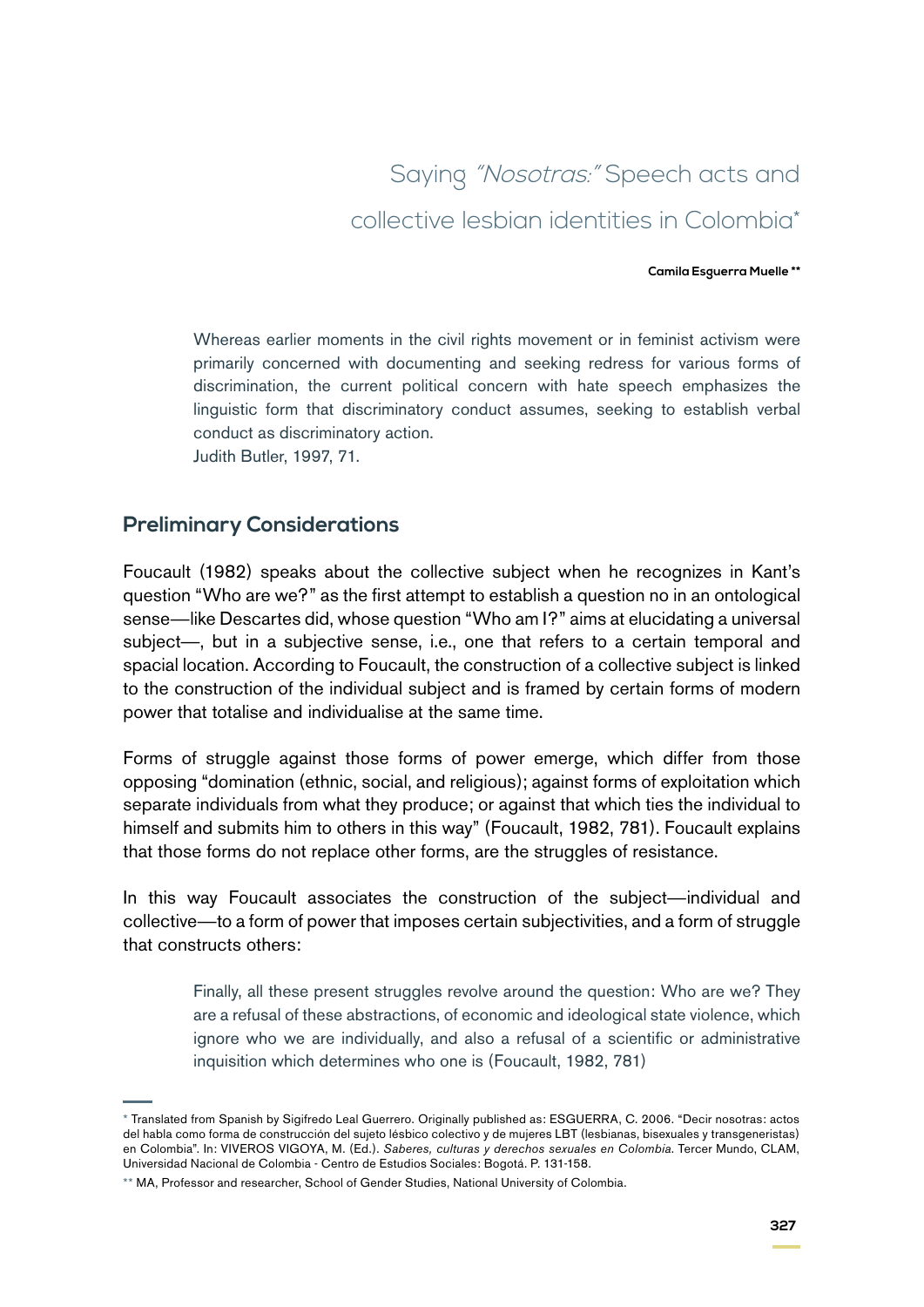From this perspective I will examine how the group *Triángulo Negro* ["Black Triangle"], from Bogotá, Colombia, constructs itself as a collective subject, how a "we"is constructed and how it is situated within current struggles of resistance and for transformation, since it is therein that a collective subject is shaped.<sup>1</sup> I address the construction of a collective subject starting with the elaboration of the group's history from its foundation in September 1996 until the second lesbian-gay pride carnival in June 1999, which coincided with one of the peace marches against violence due to the Colombian armed conflict. About that stage I gathered accounts from focal interviews with women from the group, and documents from the group's modest archive. This information was processed during fieldwork, and data obtained from a survey of sixteen members in 1999. In this paper I will follow the thread of speech acts producing narratives in order to analyse how a collective "we" came to be uttered in Triángulo Negro.

I have to mention that I participated in the group during the first stages of its history, which is why my writing work implies a reflexivity effort to address the methodological, ethical and political problem of "writing from within" (Esguerra, 2002). It will become evident that this insider view has consequences for historical reporting, since insofar as I was a member of the group I assumed positions that shine through in this article. Historical reports are not "only a transmission but a construction in which the researcher himself participates" (Santamaría and Marinas, 1994). Also, the process of writing this article was itself a construction process from within the context of enunciation of a "we," since "recuperating memory, the history of broken and repaired identities, offers another perspective, not a culturalist one, or an economicist one, but subjective, i.e., formative of subjects" (*Ibid.*, 263).

I make a succinct analysis of how this construction took place in accounts from the three historic moments above as an act of performative speech. I will not underestimate the series of events configuring these accounts, and that speech is but one way to construct a collective subject. But I should reckon in any case that this way of constructing collective subjects appears fascinating, due to the singular materialization capacity entailed by language. I remark this since I do not believe that that "we" was constructed exclusively at the moment when the narratives began to be told, but around a series of symbolical and historical acts, articulations and discussions at different stages. Nevertheless, I will concentrate on the speech acts that help to construct that "we".

<sup>1</sup> Translator's Note: The gender-neutral pronoun "we," in English obscures the affirmative content of *nosotras*, the female pronoun used by the author (a she herself) in the original. Therefore, throughout this article note that, except when a different use is indicated, "we" means *nosotras*, the female pronoun.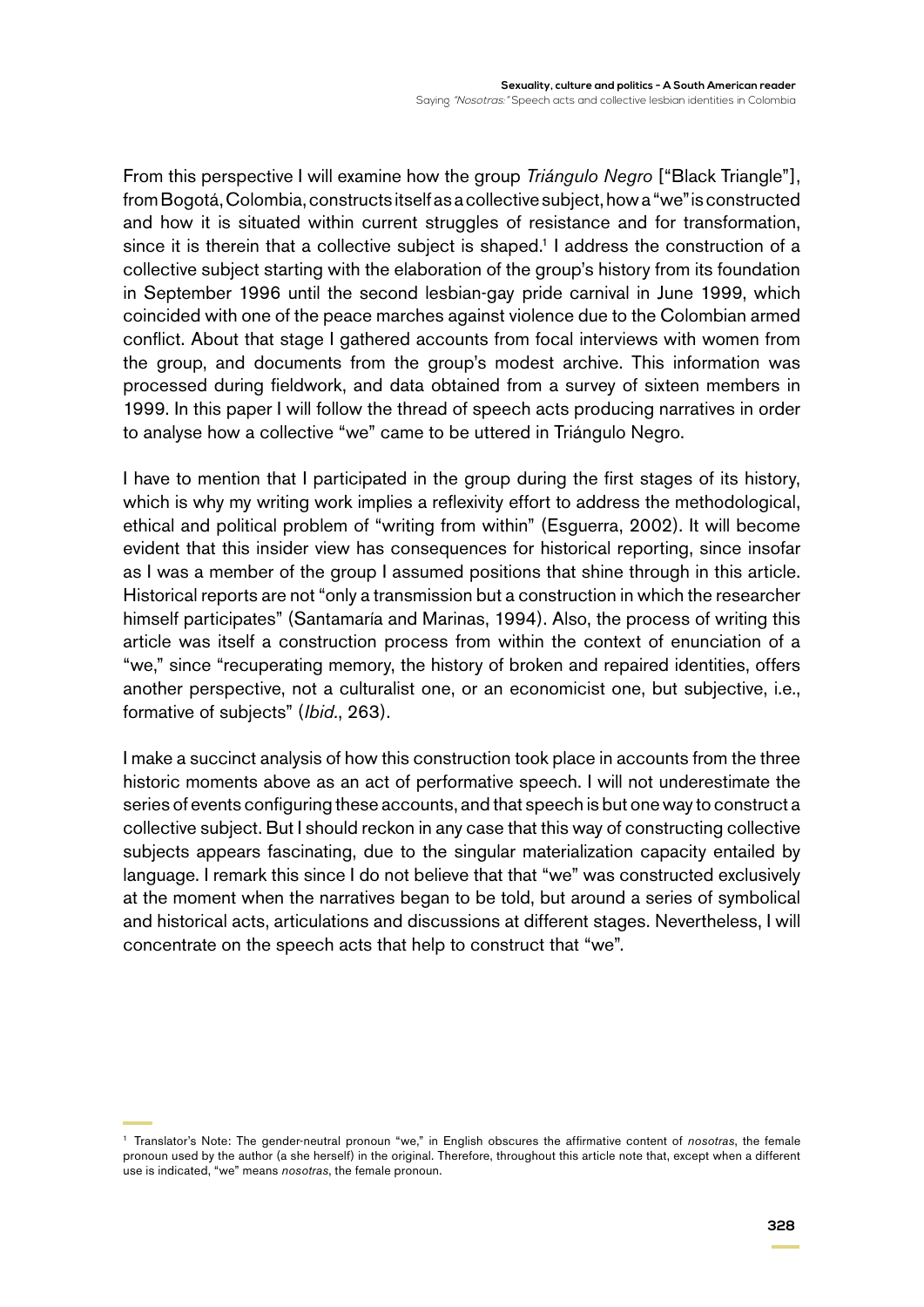## **Triángulo Negro 1996-99: an attempt to say "We"**

### **Foundation**

The first stage corresponds to the group's initial works and extends from 16 September 1996, date of the first meeting, until 18 March 1997, date of the group's launch. At that moment outstanding events took place, associated to particular speech acts. For instance, the founders were in their majority people whom the members of the group called "NGO-ists,"2 "intellectuals" and "foreigners," characterized by particular uses of social discourses. This gave them an air of authority on which the functioning of the group was based for some time.

Speech networks of words were fundamental when the first women were summoned for the foundation the group. In this sense it is remarkable that the first meeting to create Triángulo was organized through word of mouth, or withes' post [*correo de brujas*], as Manuela (interviewed by the author), one of the founders, called the communication between lesbians on informal speech networks, i.e. dispersed networks woven of informal channels. The dissemination of the group's messages has to be stressed in a time when the use of the Internet was incipient. Particularly, one of the group's tasks was to overcome the privacy of such dynamics, and turn the discussion about lesbianism into a public affair. Nevertheless, in this first speech act, the power of the word "lesbian" became evident as a category of self-denomination at the moment of the call.

Also important as background to the group's foundation was the already existing group *Feministas Autónomas*. Nevertheless, and despite the fact that this importance is recognized in the narratives, there is a reference to the nickname given to this group by some founders of Triángulo Negro: "automaton feminists". This nickname was invented as a critique to the position of some of the lesbians in that group who had not come out as lesbians. *Feministas Autónomas* was not what Sheila Jeffreys (1993) would call a hetero-feminist organization, i.e. a feminist organization but with an expulsing heterosexist attitude, although it was hetero-centered. Nor was it a group of feminist lesbians given that, although lesbianism was not completely excluded from their work, it was not a central issue in their agenda.

For feminist groups, lesbianism sometimes is seen a threat to their identity, dangerous in the sense of calling for an external characterization which could link them, for instance, to andro-phobic attitudes attributed to lesbians. According to popular anti-feminist discourse, the exclusion of men is the big mistake in feminist struggles. Paradoxically, echoing this prejudice, some feminists fear being called lesbians, because for heterocentered feminisms, the relation between feminism and lesbianism lurks like cloud of de-legitimization over their work towards gender equality and equity. At least at that

<sup>2</sup> Women working in non-governmental and feminist organizations.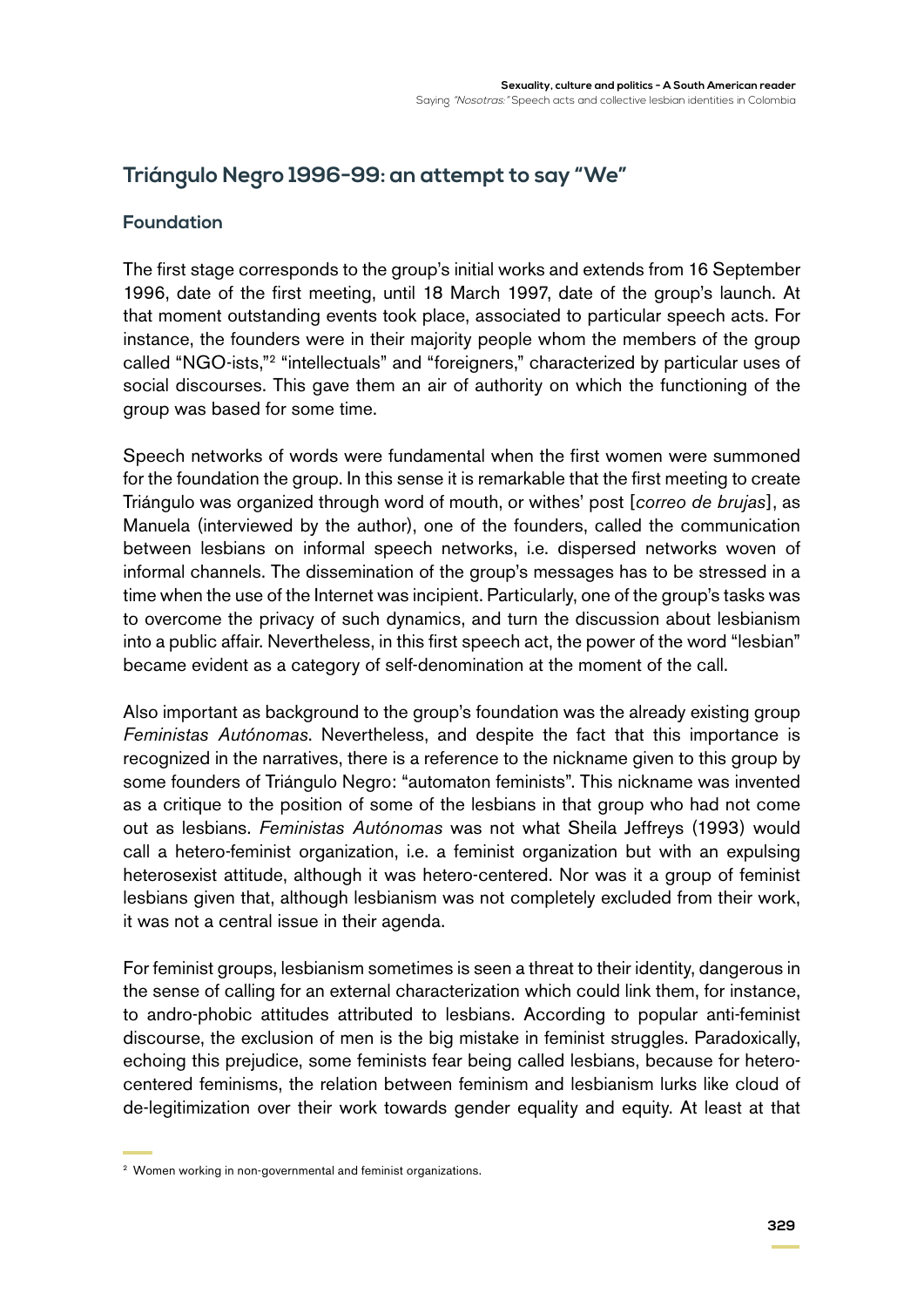time many feminisms in Colombia evidently reproduced the idea of lesbianism as a mirror to masculine homosexuality, and did not take to heart Adrienne Rich's and many other feminist theorists' critiques, which argued for the meaning of lesbianism as an act of rebellion against the heterosexual regime, rather than an annex or a subject second to feminist struggles.

Hetero-centered feminist groups also represented to lesbians what I would call an "identity risk," insofar as they absorb them, blur them, and invisibilize them. Triángulo Negro was founded as a bid to explicitly talk about lesbians, to construct, starting from speech, the social existence of a group hitherto unnamed. Nevertheless, as we will see below, the group's dilemma was between saying and not saying.

At this first stage, personal expressions like friendship and pleasure were in fact political group manifestations. They were structuring elements of their "we." Participants defined this moment as a romance, as *enchanting*. That thrill produced a very emotional stage. This episode resembles Jeffreys' account of the lesbian meetings in San Francisco in the 1950s and 1960s, at the height of lesbian feminism: "The question of lesbian friendship is central to the building of lesbian community and realising a lesbian vision" (1993: 167). At this first stage, friendship and the apparent absence of hierarchies were ingredients of a political project deeply influenced by feminist women.

Triángulo Negro never conceived itself as a radical separatist group, but it maintained radical positions regrding the group's female exclusivity and towards what Janice Raymond calls "gynaffection," i.e. the consolidation of networks and relations through affection between women-as-women (Ibid.).

The myths, rites and symbols of the group were carefully chosen by the founders in their mission to visibilize—in short, give existence to—not only Triángulo Negro, but to lesbians in general. The ones who conceived or proposed those symbols were mainly the ones classified as "intellectuals," "NGO-ists," or "foreigners". Their logo, which merged New Age, gay (the rainbow flag) and lesbian (the black triangle) symbols, was chosen after a broad participatory discussion. The election of the name obviously preceded the making of the symbol. The name was also proposed by one of the "foreign NGOists" who, remarked above, played an important role in the construction of symbols and meanings within the group. At the beginning, only she knew the meaning of the black triangle, but it was enthusiastically received by the rest of the members.

The black triangle, like the pink triangle one, originates from Nazi Germany. Although Section 175 of the German Penal Code did not mention lesbians, there is evidence that the black triangle was used to signal prisoners with an "antisocial" behaviour. All women who did not comply with their reproductive according in the family were considered antisocial. That included lesbians, prostitutes, women who refused to procreate, and even sterile women.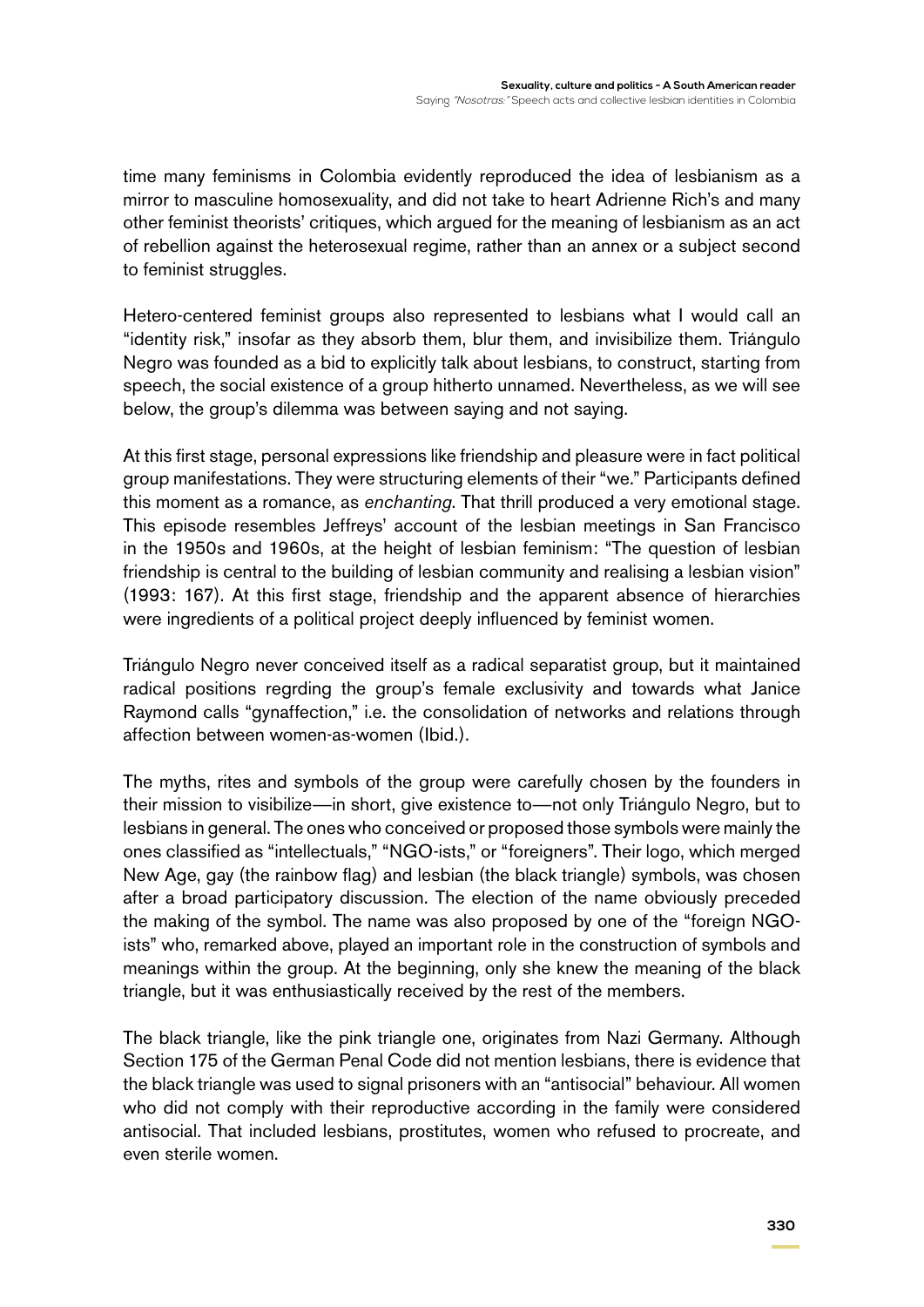The major importance of this act was the resemantization of the black triangle, represented in the first leaflet as a foundational symbol. The group members' proposal consisted in turning around the position of the triangle the Nazis had attached to the clothes, to "change the course of history" through the subversion of the icon's significance. I argue that this responded to the purpose to formulate a timeless, common origin, which had nothing to do with the women's everyday life, but sought to build a unifying sign that would comprise lesbians.

Another important symbolic construction, another of those founding acts through speech, was the definition of the group's mission and first motto: "for the right to have a face".

> Mission: by empowering women with a lesbian option, to build better life quality conditions, respect their rights, their diversity and their personal identity in the framework of a positive identity (first strategic planning document, *Tríangulo Negro*, 1996).

The mission as well as the motto were speech acts attributed a performative potential which, as we will see, was not necessarily effective, or at least not in the short term.

This moment was marked by cohesion around shared goals, but above all by the women's joy to see themselves as part of a "we," vis-à-vis [male] "others" who invisibilized them then, and still do today.<sup>3</sup> The work they started was based on the consensus that society effectively discriminated lesbians. Nevertheless, factors such as the exclusion of lesbians from the homosexual, or the lesbian world, or by women's organizations were not considered. The juxtaposition of other oppressive matrices like that of race/ racialization/racism, ethnicity, age systems, physical, mental and sensorial condition, class, among others, were neither considered.

One of the presumably most important activities that articulated the process of constructing an individual, self-denominated subject to the building of a "we" was the workshop on life histories. In this workshop a group could listen to biographical accounts by the first members, which over time became significant references for women who saw the manifestation of their sexual identity restricted to rather narrow networks of lesbians or heterosexual women, and to some lesbian spaces.

Although the group met in a private space, it had its first appearances in important public spaces days before the launch: first in the so-called *Ruta por la Paz* [Route for Peace], a march to the town of Mutatá organized by the NGO *Ruta Pacífica de las Mujeres* [Women's Peace Route], which took place on 25 November 1996; and its second one in the *Marcha del Silencio* [March of Silence] that took place on 8 March 1997, to make

<sup>3</sup> Translator's Note: The original highlights the alternation between the female *nosotras*, and the male *otros*.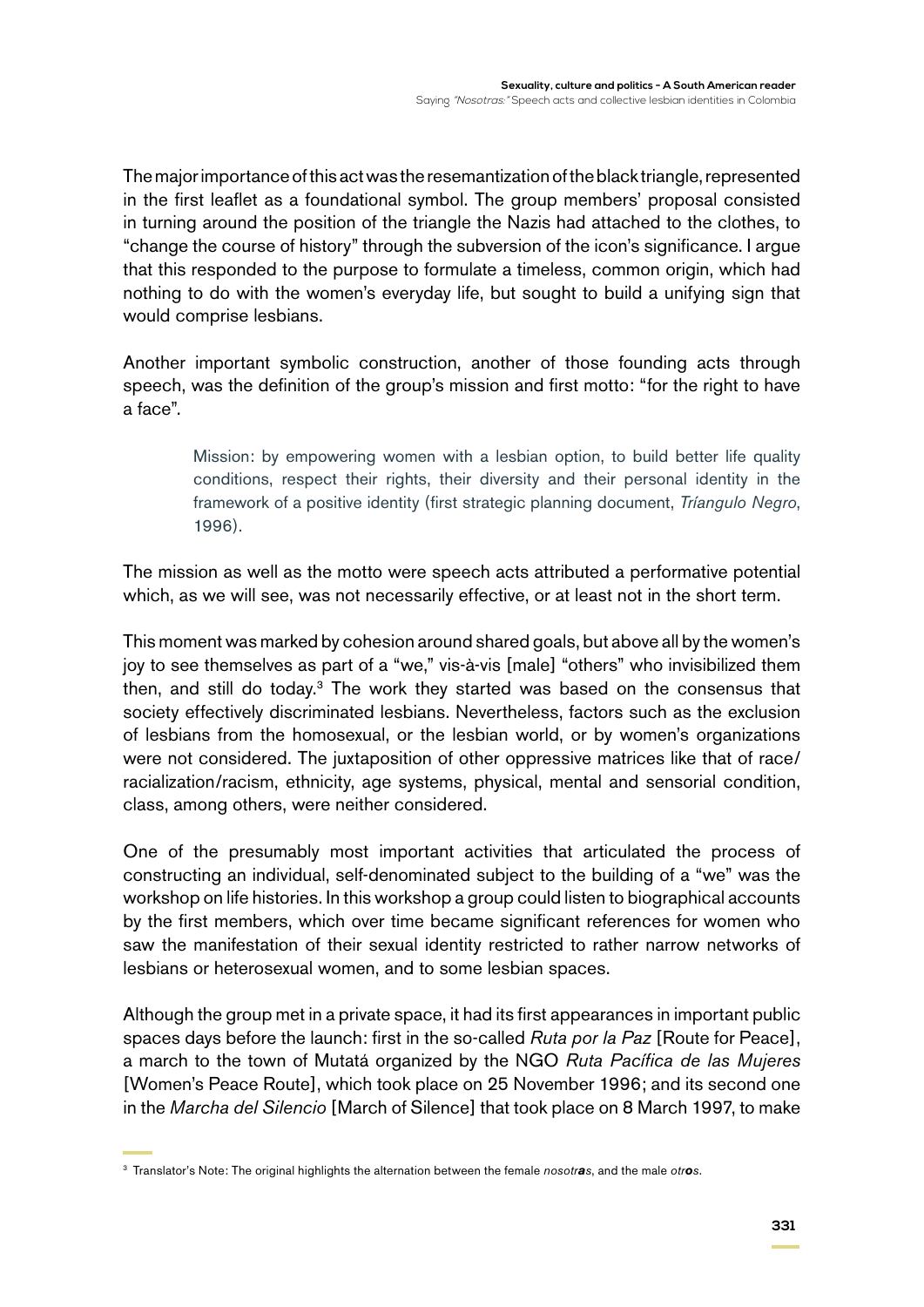the voices of mothers of soldiers detained by the FARC guerrilla heard. Paradoxically, Triángulo Negro had its first public appearance at this *Marcha del Silencio* and "spoke" for the first time in a public place in a context where it would be wrong to come out. This was due to the wrong assumption of sexual identity as metonymic; implying that the political action of the subjects constructed by such identities could only be framed in terms of sexuality issues.

The group said: "we, the lesbians, are also victims of violence, a violence which extends from invisibilization to elimination; we too are part and victims of the social and armed conflict in Colombia". This act of visibilizing—of social existence—caused fear among all on a both larger and smaller scale. It was a moment of truth; a moment of confrontation that caused collective reflection. This came after a lapse of cooling down the emotions and feelings of the moment. It was the first time that the "we" of the group was heard in public. This act of visibilization was a spontaneous, unplanned, foundational rite that emotionally and ideologically moved both the members of Triángulo Negro and other people who participated in that historical moment, among them many renowned feminists who remained amazed by this unexpected cry.

I speak of the acts of existence that happen through enunciation. From that moment on members also worried about the external impact of this act of denomination, whcih diverted into questions like "Who are we?", "What are they going to think we are?" and "How to build a 'positive we'?" There was great concern to stabilize an identity; everything was considered definitive. This stabilization of identity was actually sought as a primordial issue for constructing a "resistant" political subject. Nevertheless, already at this time, many members of the group asked themselves whether sexuality was a strong enough identity bond to find political articulations. Also important to stress, is that the prestige of "NGO-ists", "foreigners" and "intellectuals"—founders of the group—was maintained through power relations configured by a sometimes restricted use of speech which, at a later stage, would generate a series of further struggles for power and prestige. Thus, the founders started to be seen as role models, and were not only recognized as leaders but also as desirable women: the power and attractiveness infused by a certain cultural capital became evident. Speech was power to create, and give existence to the group.

Finally, at its launch, Triángulo Negro found itself facing an unexpected conflict in relation to the construction of its subject. Until then the group had been more or less consolidated as a closed one with clear class identity and affections. It did not consider issues related to race/racialization, ethnicity and other systems, or to the realities of women who became involved but did not adjust to the desired state of affairs within the group. The sign "lesbian," whose consolidation was still in progress, was shattered and became the subject of controversy, demanding its recomposition at the next stage. While the configuration of a "we" was achieved at the start, when ideological or material differences were not put into question, then later, at a second stage, a series of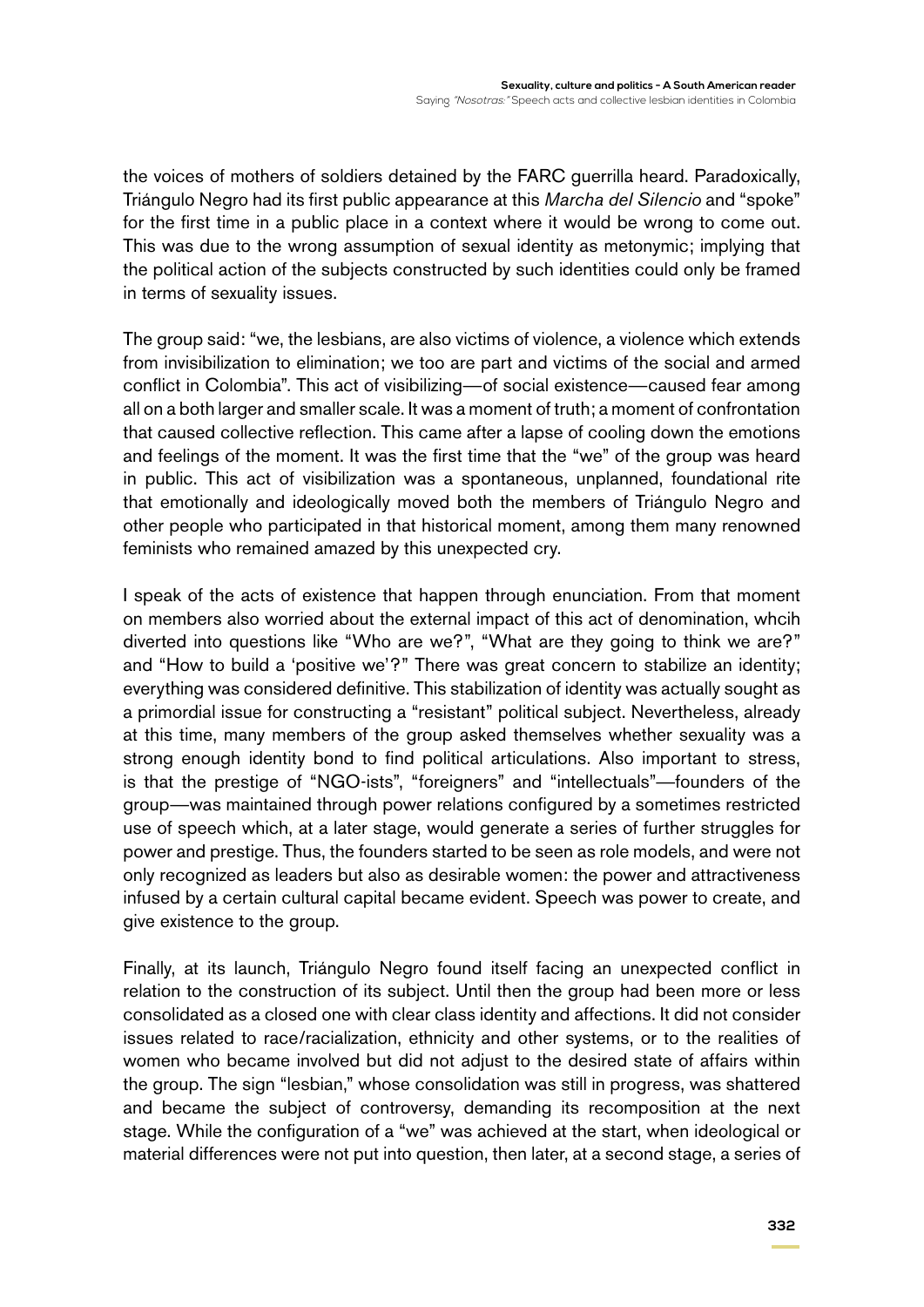contradictions erupted that had not been anticipated, which confronted the group with schemes of hierarchy, almost irreconcilable differences of class, and highly hierarchical acting schemes .

The group had never asked the fundamental question of who was supposedly summoned when they said "lesbian," which differences concerning origin, behaviour, class, age, race, ethnic background, and profession, among others, would follow the call, and how these differences should be understood.

Understood was the need to set oneself apart from others as a lesbian, but at the same time it became necessary to create individual identities or new forms of grouping to progressively construct a wider yet not totalising collective. Nevertheless, the struggle continued to be over identity and nomination, so the group generated an identity similar to the one produced by the dynamics of ethnocentrism. As Geertz (1988) has claimed, ethnocentrism is useful concerning identity because it makes it possible to achieving distinction, but at the same time it generates models that subject the individual to rules of conduct. Also, according to Barth (1998), identities get formed within boundaries, through the exchange and the contrast of groups and individuals. The incapacity to cross these bondaries (Rosaldo, 1993) seemed to weaken the group. Identity boundaries were seen as functional divisions posed by Modernity, more than as spaces of possibility, of contradiction, and of rupture, in line with Anzaldúa's (1987) notion of border. This type of bordering divisions, which were starting to become evident among the women of Triángulo Negro, were fundamentally marked by class and different meanings given to what is supposed to be a lesbian.

At the second stage, the group's name met resistance by members who entered at that time, regarding the negative connotations of the colour black, and even of triangle itself as an allusion of the female pubis. In response, some founders wrote a presentation text proposing a "subversion of the symbol", not only regarding graphics—something that had already been done—but also concerning its meanings. It called to give new meanings to signs such as "witch," and "female eroticism":

#### What is Triángulo Negro?

If you thought about magic or esotericism, you are wrong. If you happened to think of witches or female erogenous zones ... you might be closer. If you plainly thought about lesbian women, you are right. Let's put things into context: During World War II lesbian women were marked with a black triangle by the Nazis, who discriminated them for their sexual preference. The lesbian group Triángulo Negro has turned this symbol upside down to say: no more of the discrimination against us. It has done so even more as a way of reaffirming the pride of being lesbians, which is why the flag of the gay movement is superimposed on the triangle.<sup>4</sup>

<sup>4</sup> Taken from a presentation leaflet of the group from 1997, second moment.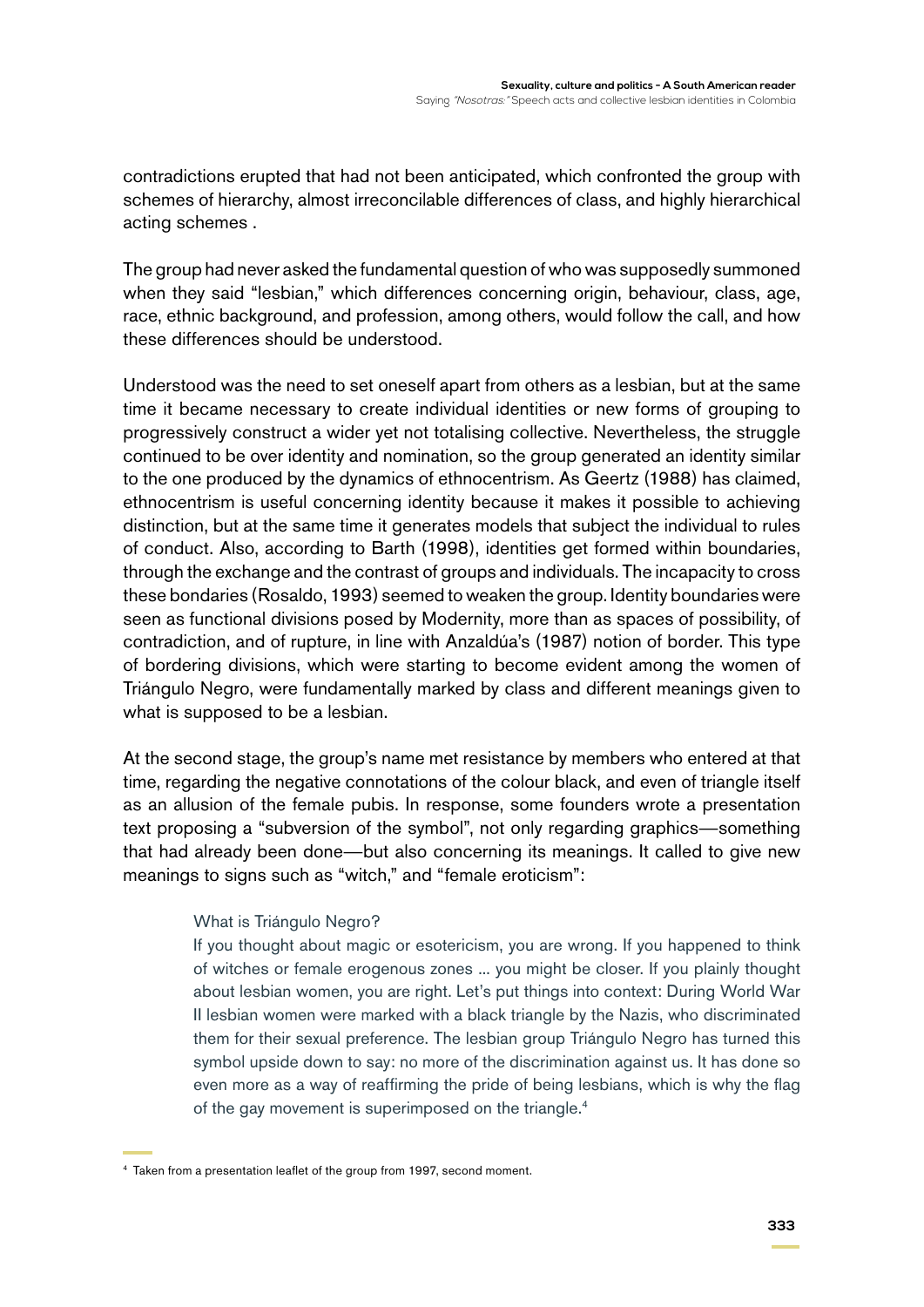We can paradoxically see that the cohesion of the first stage would be the seed of tensions and struggles that took shape in the second.

## **Second Moment: Power Struggles**

"They are an opposition to the effects of power which are linked with knowledge, competence, and qualification."

Foucault, 1982.

The second moment corresponds to the work of opening the group on 18 March 1997 and ends in December of that same year, when the work of the organization was revised following a planning exercise. The motto that marked this moment was "for the right to have a face", which was agreed upon earlier on. Members attempted to write by-laws collectively, in order to obtain legal status. To reconstruct this part of the group history I conducted a focal interview with women who actively participated and played key roles at that time.

*Tríangulo Negro* was a conflictive field for construction of meaning. At the same time it was a field plenty of feelings and emotions. The battle was not only about what the group was as a political subject, or how the "politic lesbian" should be outlined, but also about love, relationships, and desire.

In this period politics became preponderant and discursive exchanges started to dominate the relations. Rather chaotic struggles started to be fought within the group around the axis of knowledge-power in the cultural field (Bourdieu, 1998b). The "intellectuals", "NGO-ists," and "foreigners" began to be identified as a hegemonic group. A deliberate flow of knowledge, and internal resistances to it became evident. The interviews highlight that the founders eventually subjected the other members to their empire. Nevertheless, as Foucault (1992) has pointed out, relations of power are relations of resistance. There was a constant struggle within the group and not a total predominance of some over the others. In other words, no state of domination was shaped. Each person or sub-group used different strategies to act oppositionally. Indeed, there was a hegemonic imperative, which projected an altruist goal based knowledge. But also those not classified as "intellectuals" certainly had discourses and *praxis* associated to the struggle for hegemony: they sought and deployed strategies, probably more refined than those by the "intellectuals;" and thus were certainly part of the knowledge-power regime. In this sense one can say that the "the coordinators" (consisting at this moment not only of the so-called "NGO-ists" or "intellectuals," but also of women who "represented the counter-hegemony") undertook a sort of *psycogogical* exercise, meaning the transmission of a truth aimed at modifying the way of being of a subject (Foucault, 1992: 101).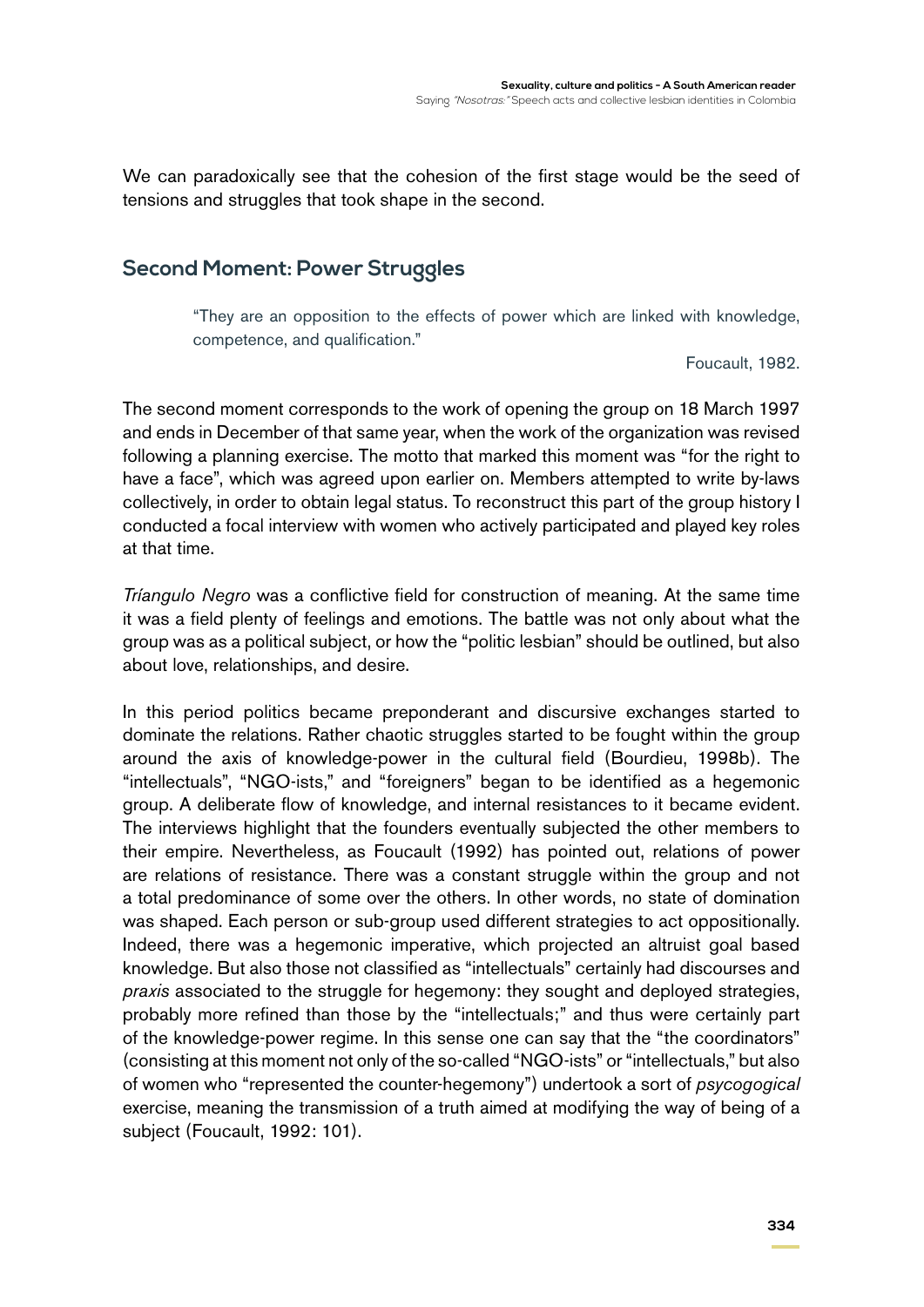Although knowledge was used within the group as a tool for the joint adoption or, sometimes, imposition of decisions, it was also used as an oppositional strategy against commonplace external representations which make the part and parcel of oppression. Therefore, when some members claimed the need to create an exclusively lesbian space, they not only faced a powers struggle against women who counter-argued, but also had to struggle against a discursive regime founded in misogyny, sexism, and lesbophobia; a regime of truth that supported a colonial, hetero-centered, binary and dimorphic sex-gender system. Nevertheless, it goes without saying that among those dynamics, as in any power relation, there was a certain degree of liberty (Foucault, 1992, 126), i.e. the possibility to resist. The simple exercise of argumentation and discussion was seen by many members of the group as the establishment of a "regime of knowledge" (Foucault, 1982) because that who spoke was read as doing so from a privileged position in the exercise of power.

Thus, strategies were articulated against the ways knowledge circulated within the group. One of these strategies was the so-called "electoral campaign." intended to separate from the coordination group those who possessed academic knowledge, or who had exhibited their experience in other movements: the "NGO-ists" and the "intellectuals". The aim was choose Helena,<sup>5</sup> a woman who was considered charismatic and who did not count herself among the "intellectuals," as coordinator. It is very meaningful that this resistance oppositional strategy came out to the open only during the focal interview. One may say that their victory was rounded off for this account.

The confrontations were rooted not in discourse content, but in *praxis*. There were thus problems of legitimacy and leadership among the "intellectuals." not so much due to the content of their discourse but to their passionate way of addressing the others. What was first considered advantageous—some members' knowledge of social disciplines, the experience of the "NGO-ists" in organizing work and the "foreigners'" careers in social, particularly feminist, movements—began to be considered an obstacle to collectivization. Women who had privileged to that sort of knowledge began to occupy a dominant position, which caused reactions and resistance. The use of speech became the backbone of hegemony, while the counter-hegemonic struggle was fought by means of more collective and organized practices, which eventually fell back on the regimes of truth of a society ordered by the institution of compulsory heterosexuality, and in general by the dominant sex-gender system. Seniority and the strength of the bond between the founders became dissociating or segregating factors which at the same time held together the coordinating sub-group. This one in turn, as we have pointed out, was not only integrated by "NGO-ists" and "intellectuals". Thus, denominations were created to define the sub-groups: "the coordinators", "the intellectuals", and "the newcomers". This sort of internal reconfiguration had already been taking place over the first stage,

<sup>&</sup>lt;sup>5</sup> I use pseudonyms to protect the identity of the women with whom I have worked, as well as to protect myself from being affected by a process of objectivisation; this also being a speech strategy as performance.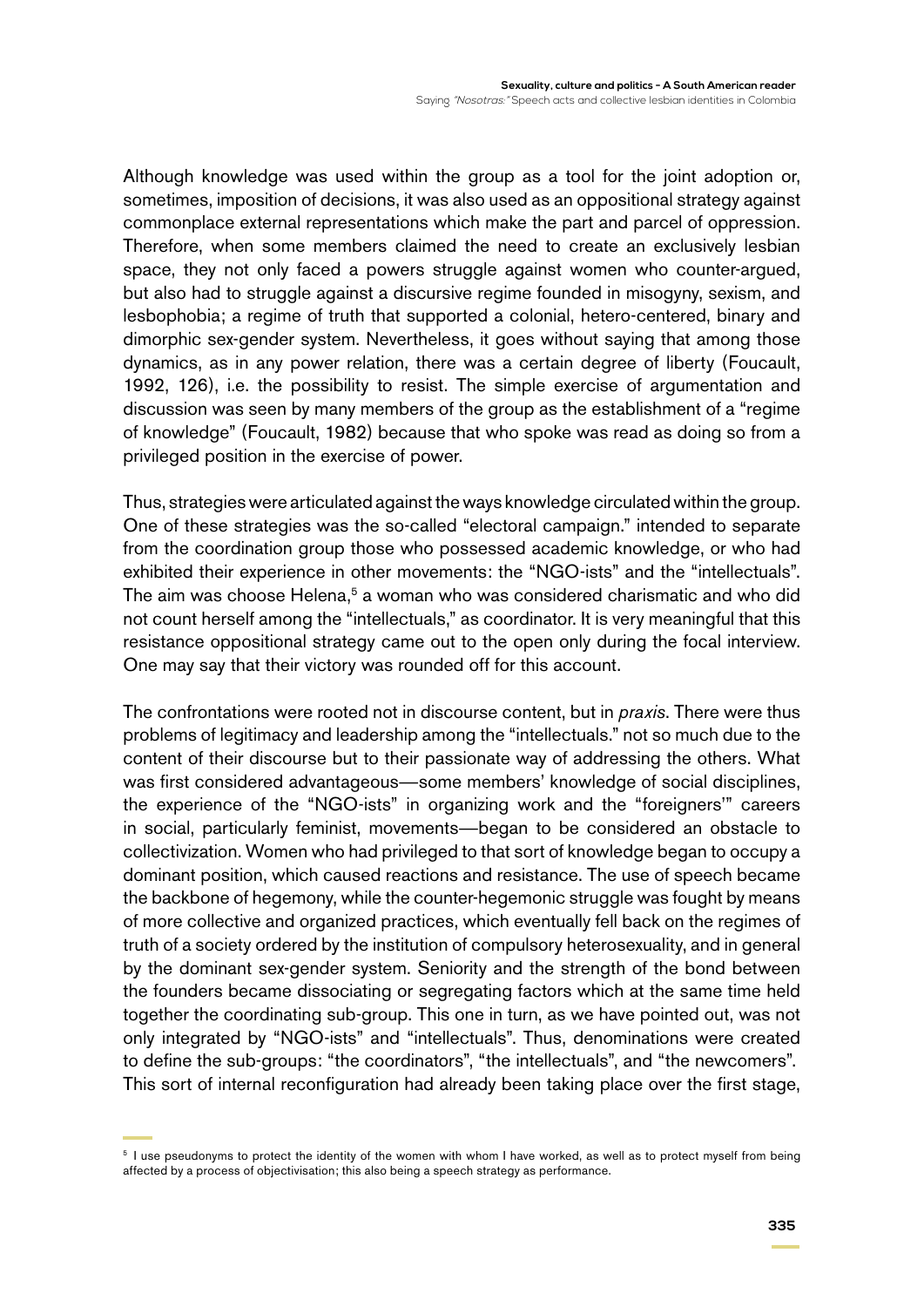as seen above. But it was elaborated retrospectively, while new member classifications of acquired currency only during the development of the second stage. At the beginning no one called each other "intellectual" or "foreigner." If they ever did so, there was no pejorative content involved, although it was clear that the "NGO-ists" and the "intellectuals" coordinated the meetings and administered speech and knowledge. These struggles resulted in the exclusion of women who were recognized for having what was called "good use of discourse," in a sort of induced selection. This highlights that power is not held, but exercised, power is a form of relation that generates answers and new strategies in a perennial way (Foucault, 1992).

During this second stage the women expressed their personal opinions, their interests, disclosed their particular attitudes and, in general, their behaviour expressed their boundaries and differences towards each other. Boundaries became evident, in terms of class affiliation or, using Bourdieu's concept, *habitus*—of class (knowledge, capacity to acquire information, bias in knowledge); sexual identity (whether one was bi-sexual or lesbian, or simply how one understood to be one thing or the other); gender (demeanor, attitudes associated with masculinity or femininity); race (phenotype, closely associated with class condition); and age (related to autonomy and legitimacy based on the "experience," or rather on a life career).

Collectivity both binds and segregates, because the process of organization or of collectivization is part of those struggles which, according to Foucault (1998: 781) "question the status of the individual". They are struggles that recover the right to difference, but at the same time they are struggles against the division of the individual from the collective that "ties it to its identity." Resistance struggles by the individual subject make collectivity necessary to face the risk posed by Modern society (Giddens, 1991), although at the same time it can impose rules of exclusion.

At that second stage an intense debate about the group's "trade name" also took place, i.e. the summary of the organization's goals expressed in its name or legal entity. Some women considered that the group should omit the word "lesbian" in its legal entity because they thought this would "close doors." They held that the group should not call itself association or lesbian group, which went against the original denomination and visibility ideas. The group was subject to the external logic of the juridical field, and tried to abide to it, causing a series of confrontations. The search for a "legal entity" was but a new act of nomination, another form of faith in the performative capacity of language, juridical.

Gatherings were held to counter contradictions which eventually became painful. They were spaces where meaning construction about lesbian identity was grounded in other forms of knowledge, like playing games. Initially, at social gatherings members of the group and the newly arrived met in order to produce shared meanings, distant from the organizational spaces at which dryer issues such as the organization's by-laws, or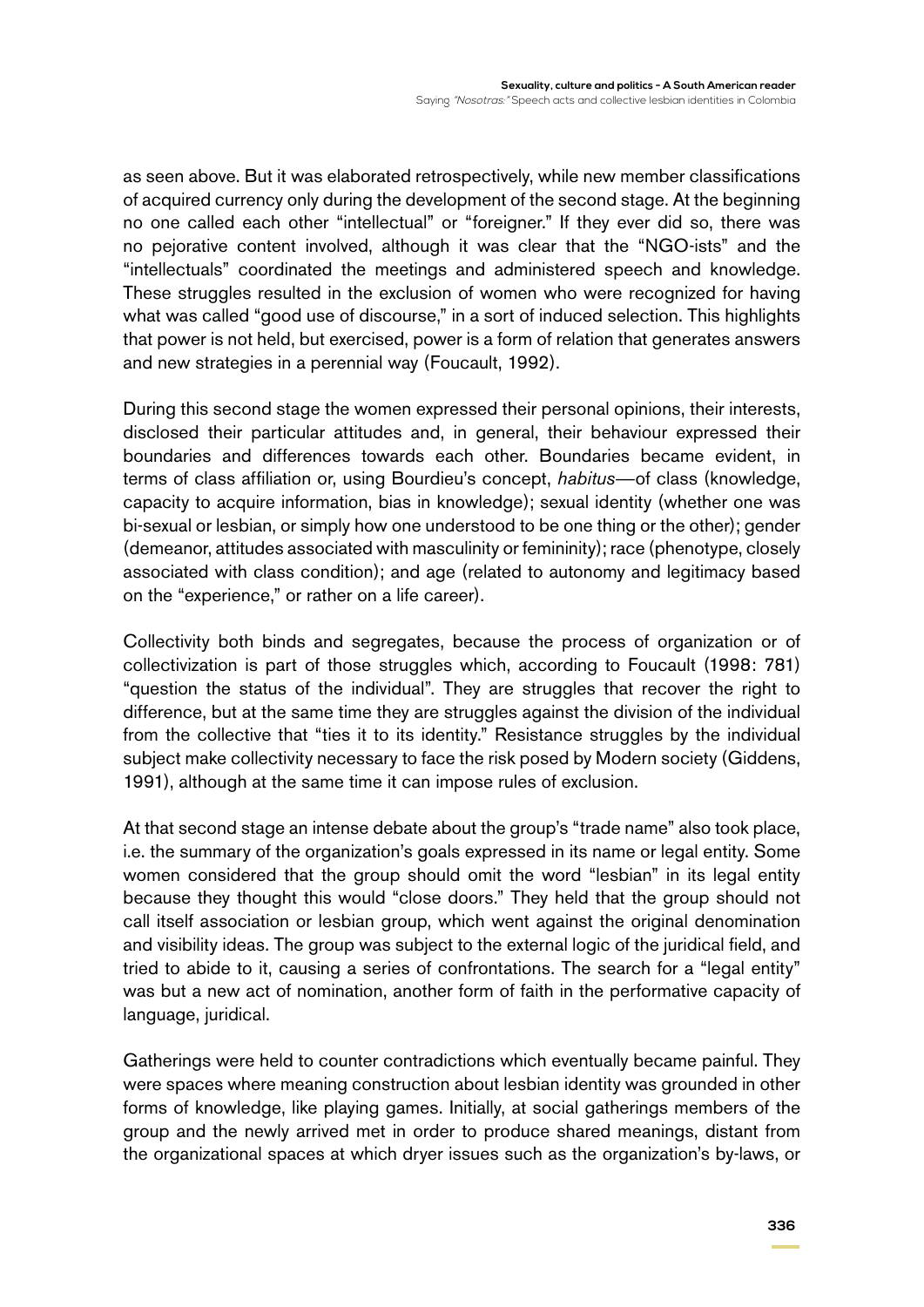the definition of the legal entity were discussed. It was suggested that Triángulo Negro should not be a totally open group, as this had caused difficulties to the consolidation of a common "we". The gatherings were alternative spaces to those of the struggles for authority where the already mentioned contests for knowledge were waged. They were an attempt to disentangle those struggles for authority by means of other speech acts, preferably in the form of performing acts of magic incantation, poetry readings, or collective writing of "exquisite corpses": lesbian feminist and witch surrealism.

## **Third Moment: Alliances**

A third stage began in January 1998 with the motto "for the pride of being a lesbian" and was characterized by a radical organizational change: a better established core coordination was established and alliances were systematically sought with women's and gay organizations in the country, as well as with some international lesbian organizations, particularly in Latin America and the Caribbean. At the same time the group tended to become hierarchical. In fact, at this stage the core of coordinators gained stability, and at least two levels of membership were established, which installed a new working structure.

To reconstruct this moment I conducted a focal interview with the members of the coordinating group at the time: Helena, María, Sara, and Ariadna. Laura, who at the time of the interview had already left the group, participated by asking questions. The women who participated in the focal interview entered Triángulo Negro in different moments of its history. This third stage coincided with my fieldwork, during which my role was not that of a regular member of the group. My narrative ends on 28 June 1999, at the lesbian-gay pride parade, and my fieldwork culminated.

During 1998, when the organizational changes were proposed, the group's goals were also revised. Discourses on diversity, sexual orientation, and gay pride—taken from the US Gay Liberation and uncritically transplanted to Colombia—began to dominate. Their discourse on sexual orientation has been contested by feminist lesbian theses on the "lesbian existence" (Rich, 1980) as a political choice, rather than an orientation. The notion of "orientation" is tied to that of "diversity." Like that of "deviance," "perversion," and "inversion," it is linked to that of "normality." In this context, "diversity" is but a spectrum of behaviours or ways of being, which are legitimised according to a particular understanding of what is normal (Giddens, 1992).

As mentioned above, in this third moment the linking motto "for the pride of being a lesbian" was established. Mottos were meant as a synthesis of the group's political project. It was not accidental that this motto was much closer to the discourse of gay pride, given the influence of the relations with groups and gay leaders that had become a clear and definitive reference. With the change of motto, the fundamental discussion about the self-recognition of lesbians as subjects of rights was put on the table.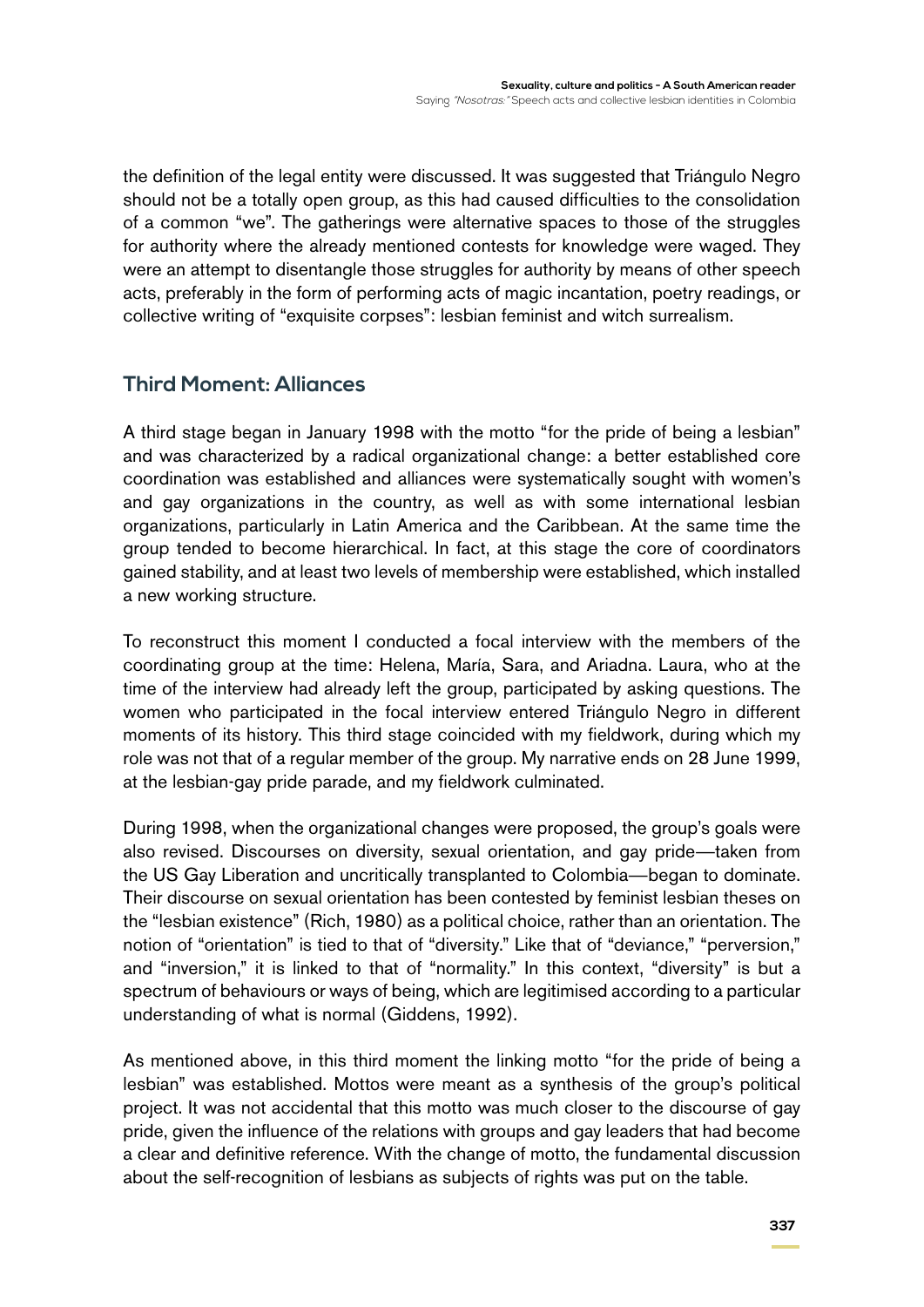The model then used and adopted by Triángulo Negro was that of gay pride, which had originated in the United States after the *Stonewall* events. There were no major reflections about the origin of this model and what it could mean in Colombia. Nevertheless, for Laura, one of the "foreign" "NGO-ist" founders who at that time was no longer a member of the group, the project to constitute a lesbian community, to construct furthermore a sort of lesbian ethics and mentality to confront the "heterosexual mind" mentioned by Monique Wittig (1978), was the horizon the group should not be lost from sight.

Another important event for the group during this period was the Action for Unconstitutionality brought against the article 79 of the Teacher's Statute. Triángulo Negro participated with a representation. Many of its members were teachers, including the coordinator. Notably, the roles of social reproduction (mother, teacher) are forbidden to lesbians, while they are prescribed for the rest of women. This, paradoxically, does not exclude lesbians from the economy of exploitation in child care. Lesbians are not saved from the capitalist system that extracts an unrecognised added value for not observing the sexual facet of compulsory heterosexuality.

When Helena, the group coordinator, made her presentation, she used a mask to protect her identity. This can be read as an involuntary metaphor expressing that lesbians do not have a social face, they are invisible, because their visibility is severely punished. Helena, like the other women in the group, were afraid of aggressions and retaliation they might be exposed to. So they chose an act of visibility in a way less compromising for their integrity. This represents a stark contrast to the Euro-American (U.S.) model for *coming out of the closet*. Besides the possible aggressions and retaliations which María, Sara, and Helena—all of them teachers and members of the core coordination — could face in the educational institutions they belonged to, there was a real risk: if the Constitutional Court did not decide in favour, they would have to face the application of the article of the statute against which the action was introduced. In this case, the performative power of the juridical discourse was evident.

Additionally, the visibility offered by the mass media coverage of the event means a reduction of the "we" to processes of stereotypization and the production of metonymical, stable identity. Rather than a complex, problematizing view of this subject, such kind of visibilization geneates a dangerous identitarian subjection. Butler (1990), pointing out the difficulties related to the use of "lesbian," shows that such singular word cannot imply plurality, i.e. the particularity of the women included in this category. On the other hand, she shows that it is difficult to modify the negative meanings associated to this category.

The problem of representation is not limited to the discursive level, i.e. to what a representative can say on behalf of a collective. It is related to the construction of an image. Thus, while the men involved in the process wanted Helena to speak during the audience wearing a specific outfit (skirt, high-heels—in short, feminine clothes), some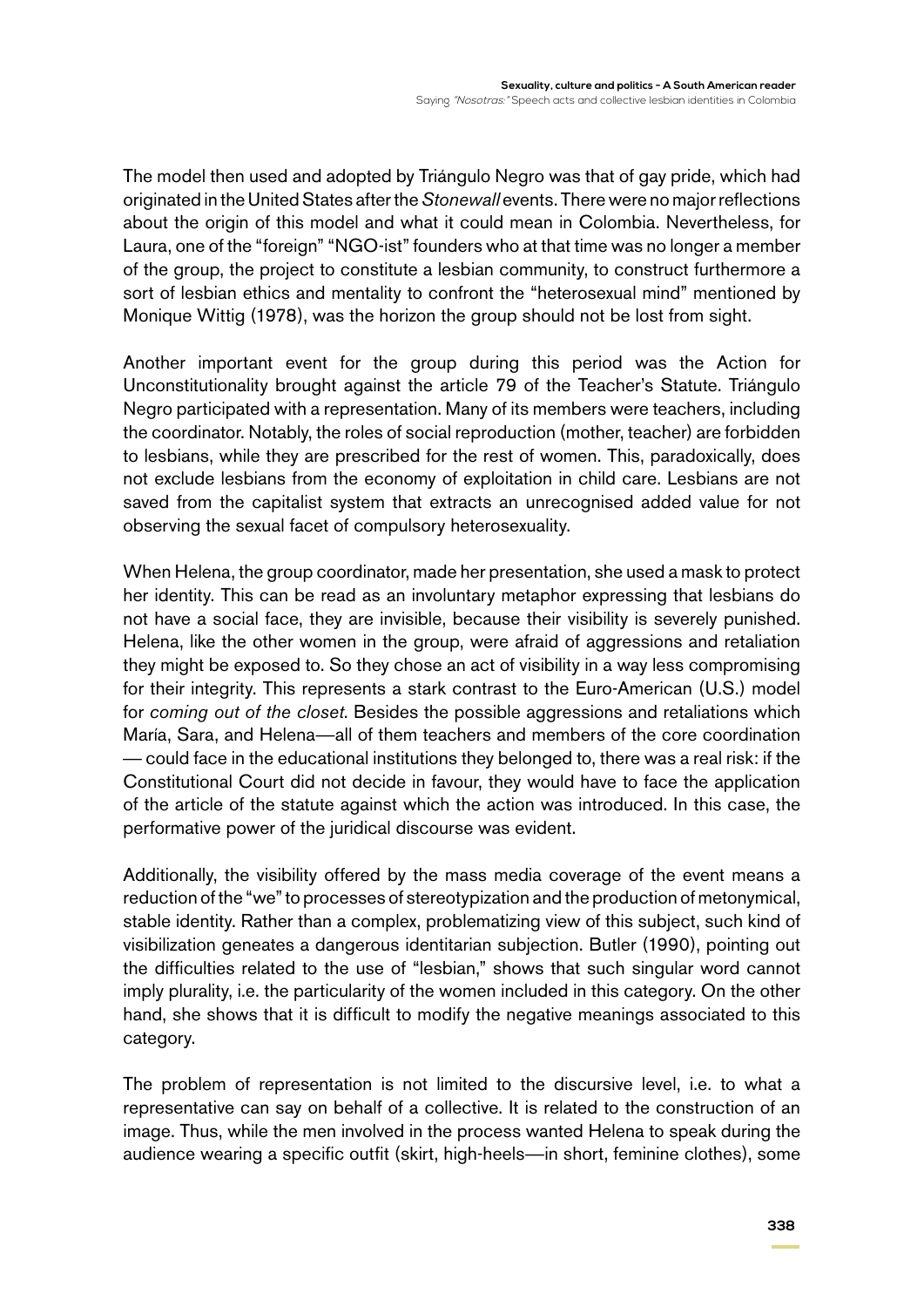lesbians rejected the mask she wore during the public hearing before the Constitutional Court and during a TV interview with the journalist Yamid Amat. For these women it was important to show the "right face", something they considered Helena did not do.

At this stage the women of Triángulo Negro started competing with other lesbian groups such as *Sol*. The same had happened with the male gay groups, but in a different sense. Sara, one of the coordinators, called gay activists the "older bros" [*hermanitos mayores*], a name which implies acceptance of sexist subordination towards the gay organizations with which work alliances had been established. It must be born in mind at this stage that during the foundational stage of *Tríangulo Negro* many mixed groups actually male ones—and explicitly gay male groups were alarmed by the existence of an open group of lesbian women. They even tried even to invite the group not to "split."

Sara considered it strategic and "diplomatic" to remain silent on this. She and other Triángulo Negro women of the group took for granted the existence of a gay movement, as a result the investments made by gay men. The strategy of "diplomacy" seems to have consisted not only in confronting men and concentrating in achievements which escaped the men's control. For instance, they sought to include into explicit references to lesbians in the banners and names of public avents, such as the "lesbian and gay pride week."

Another rather sensitive issue bears mentioning: the possibility of misogyny—on different levels, hostile or kind—linked to internalized lesbophobia or anti-lesbianism by lesbian women themselves. In my view, the explicit rivalry between lesbians reproduces a sexist framework which underestimates the female gender. Lesbophobia derives from ideas of what is natural, normal and, on the other hand, what is sinful, configured by European misogynous discourses since the High Middle Ages, which lasted until the 20th century. Those discourses synthesize women's nemesis: witch, prostitute, antisocial (according to the Nazis),or hysterical according to Psychoanalysis (Bosch, Ferrer and Gili, 1999). Such images are indeed reproduced in the "homosexual world." As pointed out by Sheila Jeffreys (1993), feminist lesbians did not doubt that the creation of exclusively feminine spaces was an imperative urgency as a response to gay mix initiatives whose results would have been predominantly male. The coordinators feared to be designated as misandrious when presenting the group as exclusively female. That ghost haunted the group's autonomous actions.

At this point the coordinators considered that collaborating with the gay movement was an opportunity to learn how to construct a more advantageous "we" (gays and lesbians) than a "they" (gays). Probably not having resolved the construction of a "we" [female-gender *nosotras*] well, the group faced the problem of how to speak of "all of us" [neutral=male gendered *nosotros*] without invisibilizing their own [female] "we". Because doing so was necessary to recognise the "them" [male-gendered *ellos*] as valid and to be equally recognised at the same time.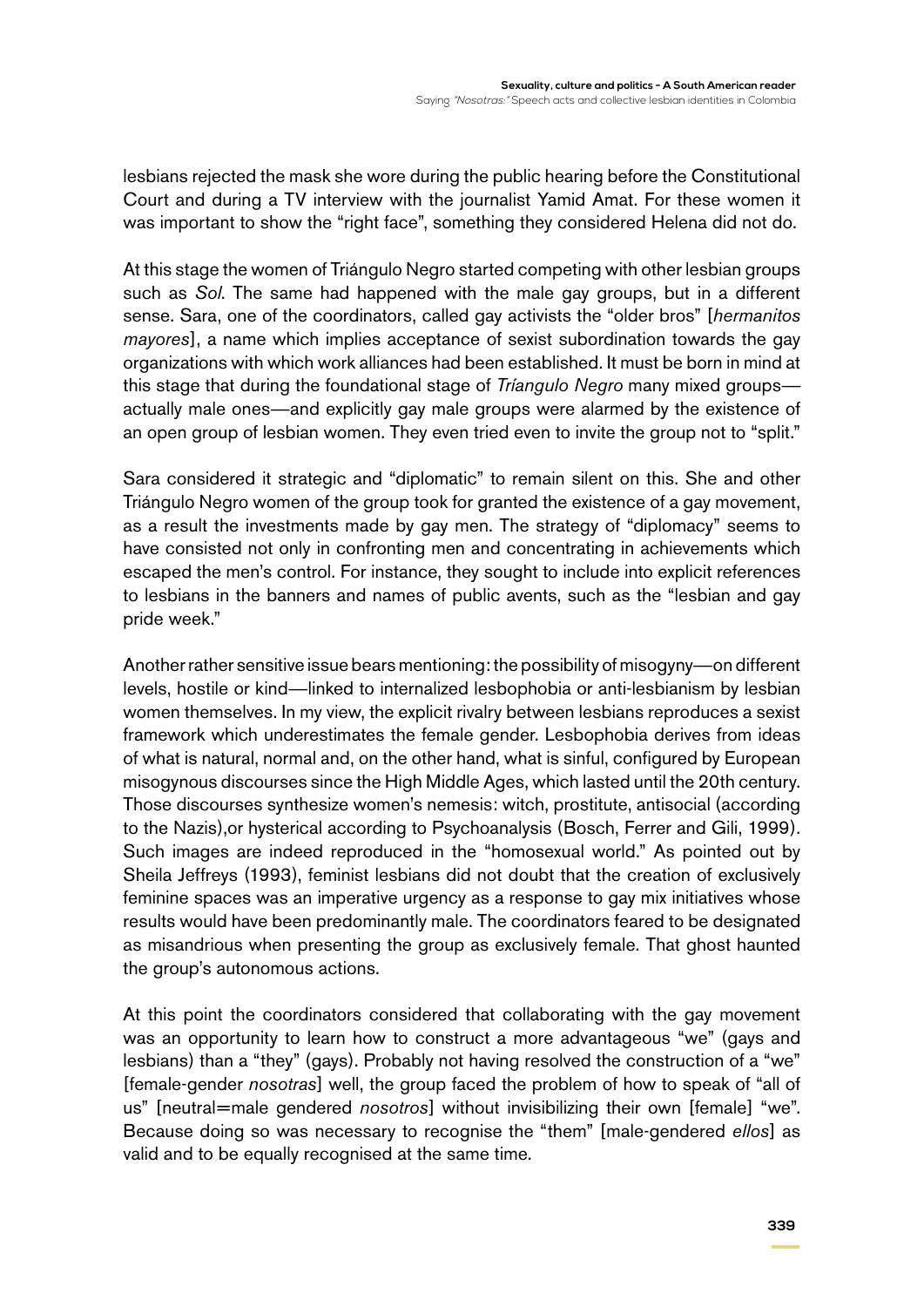# **Epilogue for the story**

In 1999, when I finished my fieldwork, Triángulo Negro was held together mainly by the need of lesbian and bisexual women who each Thursday participated in the almost only one space of recognition they had. This space helped them to face the threats of a "risk society:" a sexist, hetero-centered and lesbophobic society whose boundaries for lesbians have multiplied—not as spaces of existence but as neighbouring restrictions. Society has blurred and invisibilized the sign "lesbian" in such a way that the hope to have meetings around this sign could become the basis of the lesbians' project who, aspire to live like multidimensional social, rather than mere sexual, beings.

Since June 1999 a long history has passed for the group, involving a diversification of its activities. While probably some tensions intensified, at the same time core coordination was partially renewed. Some founders returned and proposed new ways to invest in a [female] "we." For instance, a rather solid theatre group was established. Nevertheless, some internal conflicts caused the disintegration of the group. By the time I finished writing my thesis, they had to close their physical seat.

The history of Triángulo Negro was constructed polyphonically, which is not easy since in many occasions this means a counterpoint. Although in some episodes of this retrospective course the tone is one of dismay, and reproaches are not omitted, I believe that the big strength of the group lay precisely in its tensions: Triángulo Negro was a territory of struggles but not of elimination. My work has been an attempt to register as many of its voices as possible, and add mine to their chorus, sometimes in harmony, others in dissonance. On occasion I have spoken from the near experience offered by my membership in the group. I have also taken a more objective stand, which I had to impose on myself when writing. This work would have been impossible without that separation.

## **Later attempts to say "We"**

From the middle of 1999 until 2002 several organizations were founded in Colombia, most of them by women who had participated in, or been members of, *Triángulo Negro*: *Colectivo Lésbico*, with researcher and political activist profile: *Mujeres al Borde*, an organization devoted to artistic performaces; *Dalai*, a young group in consolidation; *Labrys*, working issues regarding the symbolic and cultural constructions of women who think based on their gender and sexual options; and more recently the *Grupo de mamás lesbianas* established partially thanks to a movement called *Cercanía*, incited by *Mujeres al Borde* and *Labrys*. Later other organizations formed, which, rather than identity, focus on goals. This is the case of the group *DeGeneres-E* and others, which tries to confront the violence intrinsic to a hetero-centered, cisgendered, binary and dimorphic sex-gender system, at the same time articulated to other oppressive systems.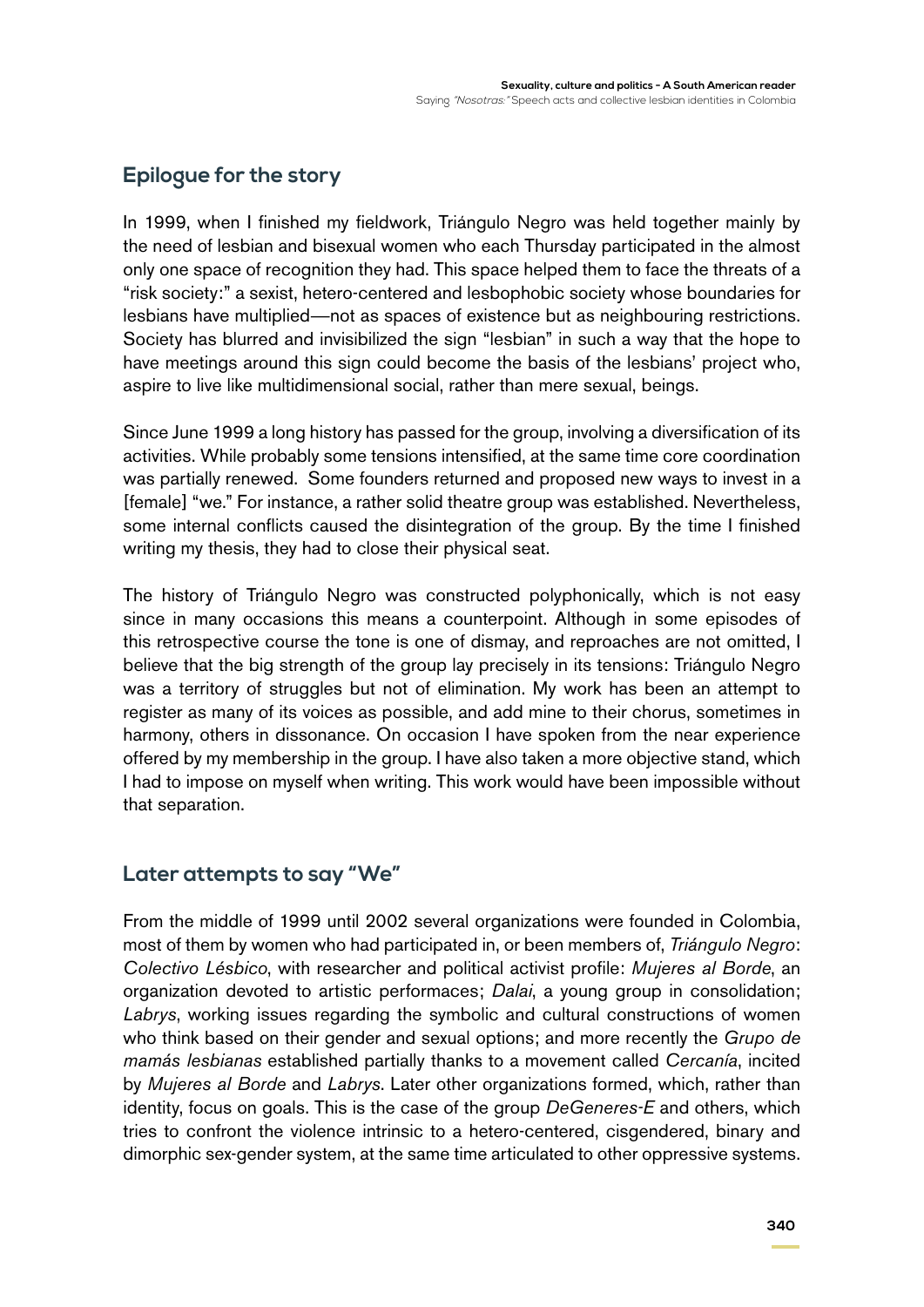This group found a terrain for political expression in electronic networks and public spaces.

Most of these processes, to which Triángulo Negro was a very important predecessor in fact most appeared as alternative spaces to this group's proposals—united in 2002 in the initiative called *Nosotras LBT* ["We LBT"] which stemmed out of the so called LGBT social sectors (lesbians, gays, bisexual and transgender) within the project *Planeta Paz*. 6

This initiative, which worked like a network, united lesbian, bisexual and transgender women, as well as organizations from different regions in the country.<sup>7</sup> Its explicit goal is to find a space for reflection about the construction of a particular "we" [female-gender] that is not gay, heterosexual, or cisgender, but that calls together women with different sexual and gender identities. Furthermore, the initiative is explicitly situated in the legal field as an effective form of enunciation, and is articulated to processes seeking political solutions to the country's social and armed conflict. The work initiated by this new form of organization, or of meta-organization, clearly aimed at the creation of an LBT movement articulated with other social sectors: feminists, women, environmentalists, unionists, among others. It appeared as a reaction to the systematic misogynous, lesbophobic, transphobic, racist and classist expressions by men and gay groups that upsurged during the process of political construction of what started to be called *the* singular—LGBT sector within the *Planeta Paz* project.

Their actions were aimed at achieving impact in public affairs, strengthening the social bases and performing research. My succinct approach to this latter process is not intended to diminish its importance, but is effect of my approach from the point of view of my earlier research on *Triángulo Negro*. As I see it, the diversification and strengthening of other organizations of the so called LGBT sectors that have occurred since 2002 until the date of this publication, has been fundamental for constructing a collective subject struggling for the development of new forms of citizenship or social existence that do not buy into the restrictive liberal notion of citizenship. That process should, however, be considered in another paper.

<sup>6</sup> The project was financed by the Norwegian government, and articulated different social sectors otherwise traditionally not heard.

<sup>7</sup> The organizations joining the initiative are: *Mujeres al Borde*, *Grupo de mamás lesbianas*, *Labrys Quirón*, *Transer*, *Cotransgénero*, and *Triángulo Negro*, among others.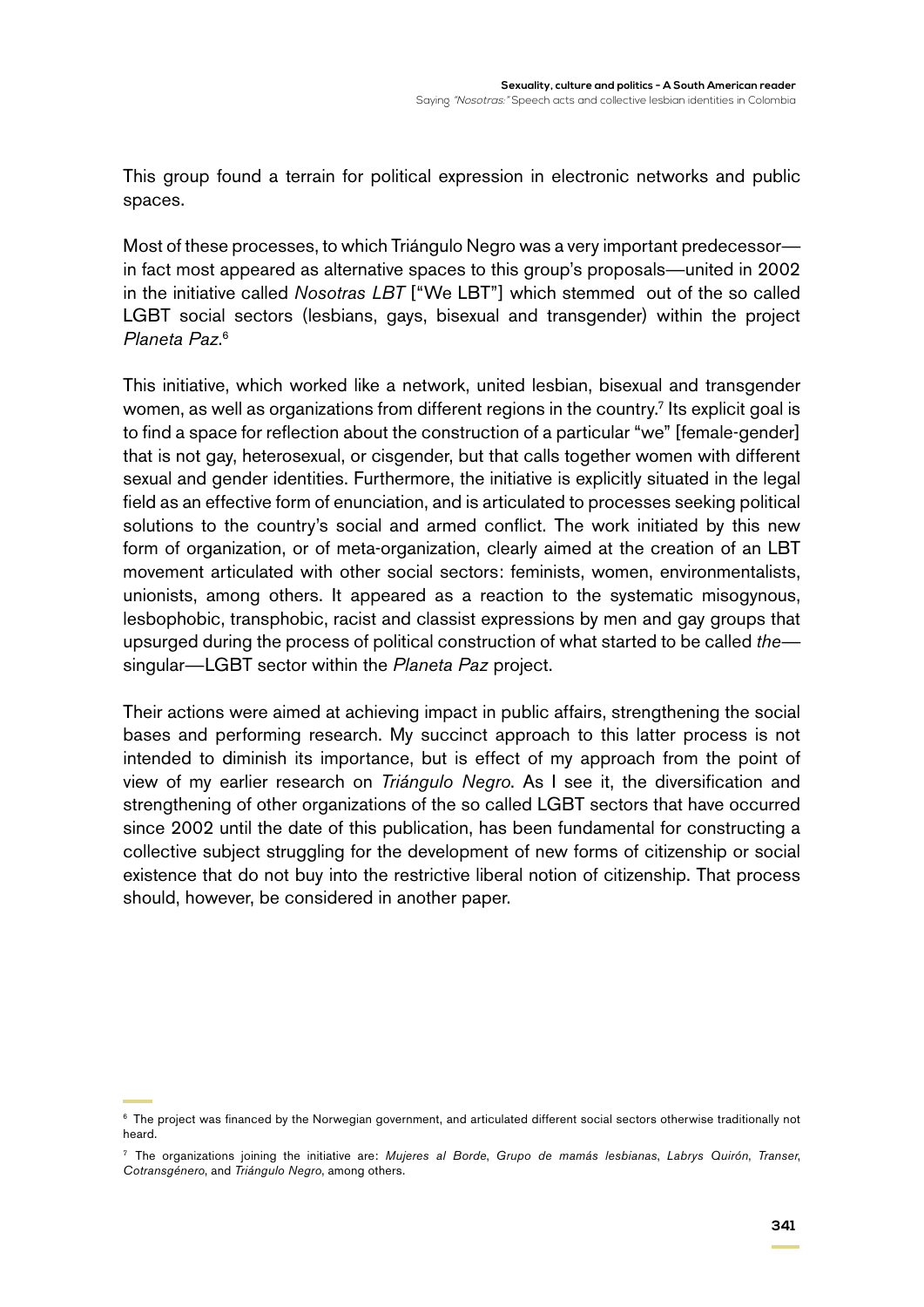## **Conclusion: Speaking to crack the silence that condemns to Ostracism**

So, what is the importance to approach in such a detailed way one so particular process of organization of lesbian or LBT women? I wanted to explore the construction of a collective subject that has slowly achieved clarity about the fact that organization is important because it offers its members the possibility of constituting themselves as social subjects. It offers the possibility of building new citizenships or forms of social existence beyond the restrictions of citizenship, not only for LBT women, but for a huge number of subjects in a country that faces an armed and social conflict marked by elimination and exclusion.

At this point I would like to propose a brief reflection about the proximity between exclusion and elimination. The struggle for a name is not capricious or particular for lesbian, bisexual or transgender women: it is referred to their possibility of social existence. Insofar as the "subject" is unnamable (abominable), silent, subalterned, or hetero-designed, it does not socially exist, i.e., it is not a subjective subject, a subjected subject at the most. These struggles for recognition are therefore struggles for social existence. As long as one does not exist socially, one is neither a political, nor a legal subject. That is why speech acts are so important, due to their performative strength.

On the contrary, silence is social non-existence, it is ostracism to what in particular lesbians have been submitted to. Homoerotic female behaviour was not in vain called *pecatum mutum* during the Middle Ages. Ostracism consists in ignoring the presence of someone and insofar causing her social death. Speaking out and saying "we" lesbians, bisexuals, transgenders is a matter of social existence and physical survival. Through the analysis of the genealogical account I considered, my research made possible to see how women, particularly those with a homoerotic desire, have been and continue to be condemned to social death by ostracism. This, unfortunately, is never far from physical elimination.

Other consequence of this silence is the underreporting of cases of explicit violence against LBT women. We know through oral networks of a huge number of prejudicedriven criminal cases, lesbophobic and transphobic crimes committed against LBT women, most commonly against transgenders and lesbians. Nevertheless, these crimes have not been written into the criminal code in Colombia and there is no interest within the forensic and medical system that would allow to identify these crimes. Therefore, they are invisibilized under different motives and covered by impunity, which gives a social authorization to lesbophobic and transphobic acts, which have become an efficient weapon for para-legal security forces.

My work as a researcher and lecturer and my participation in organizations has been marked by the interest to investigate about more noble, and also more creative, alternative social existences, that do not only search for models of inclusion, but for ways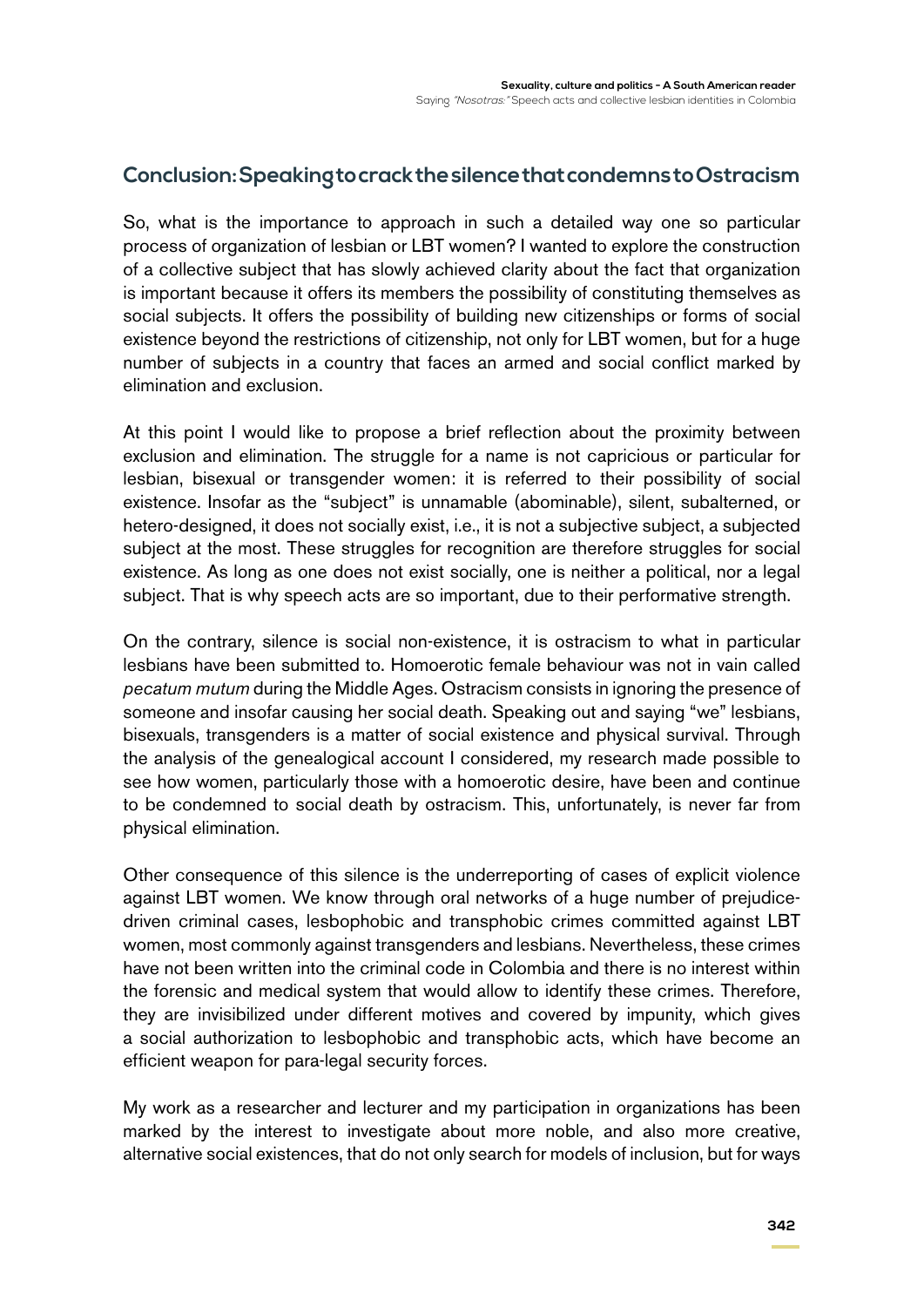to achieve cultural change and transformation of social life in general. I also understand that language has performative power, i.e., a very important capacity of materialization that I want to further investigate, of course not from a post-materialistic perspective.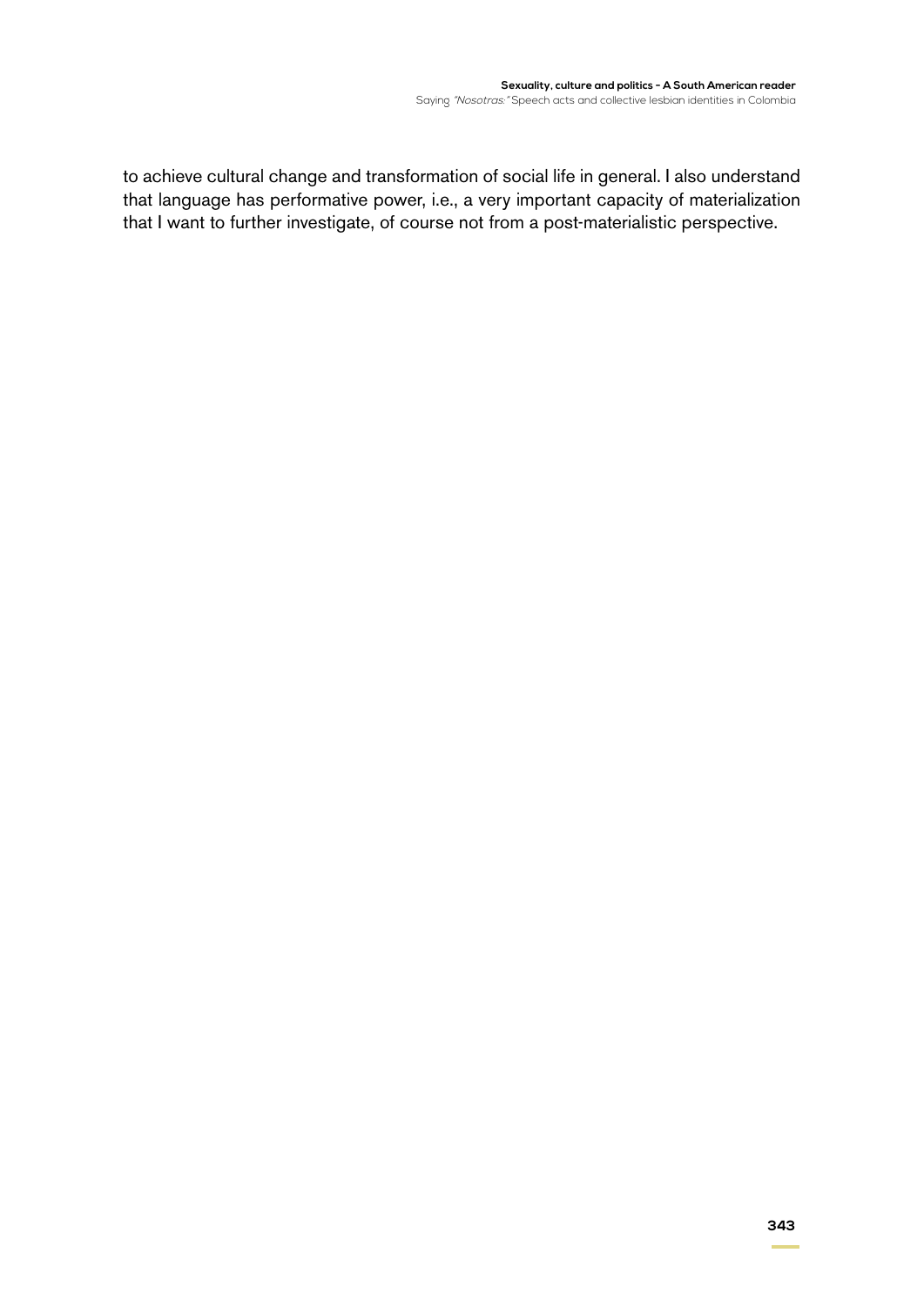## **References**

Anzaldúa, G. 1987. *Borderlands La frontera*. San Francisco: Aunt Lute Book Company.

Barth, F. 1998 [1969]. *Ethnic groups and boundaries: la social organization of culture and difference*. Long Grove, IL: Waveland Press.

Bosch, E., Ferrer, V. and Gili, M. 1999. *Historia de la misoginia*, 1st ed. Barcelona: Anthropos, Universitat de les Iles Baleares.

Bourdieu, P. 1998. *Practical Reason*. Stanford: Stanford University Press.

Bourdieu, P. 1998. La Transgresión gay: Entrevista con el sociólogo francés Pierre Bourdieu by Catherine Portevin and Jean-Philippe Pisanias. Translated by Carlos Bonfil. Telerama, 12 August, no. 2535. http://www.jornada.unam.mx/2000/jun00/000601/ls-bourdieu.html.

Butler, J. 1997. Sovereign Performatives, in *Excitable Speech. A Politics of the Performative.* New York: Routledge.

Butler, J. 1990. *Gender Trouble: Feminism and the Subversion of Identity*. New York: Routledge.

Esguerra, C. 2002.*Del* pecatum mutum *al orgullo de ser lesbiana. Grupo Triángulo Negro de Bogotá*. Bachelor's thesis in anthropology. Bogotá: Universidad Nacional de Colombia,

Foucault, M., 1992. *Microfísica del poder*. Translated by Julia Valera and Fernando Álvarez-Uría. 3rd ed. Madrid: Ediciones La Piqueta.

Foucault, M. 1982. The Subject and Power. Critical Inquiry, Vol. 8, No. 4, pp. 777-795.

Geertz, C. 1988. *Works and Lives: The Anthropologist as Author*. Stanford: Stanford University Press.

Giddens, A. 1991. *Modernity and Self Identity*. Cambridge: Polity Press.

Giddens, A. 1992. *The transformation of intimacy: Sexuality, love and eroticism in modern societies*. Stanford: Stanford University Press.

Jeffreys, S. 1993. *The lesbian heresy. A feminist perspective on the lesbian sexual revolution.* Melbourn: Spinifex.

Raymond, J. 1986. *A passion for friends. Toward a Philosophy of female friendship*. Boston: Beacon Press.

Rich, A. 1980. Compulsory Heterosexuality and Lesbian Existence. Signs: Journal of Women in Culture and Society 5. Pp. 631-60.

Rosaldo, R. 1993. *Culture & Truth: The Remaking of Social Analysis*. Boston: Beacon Press.